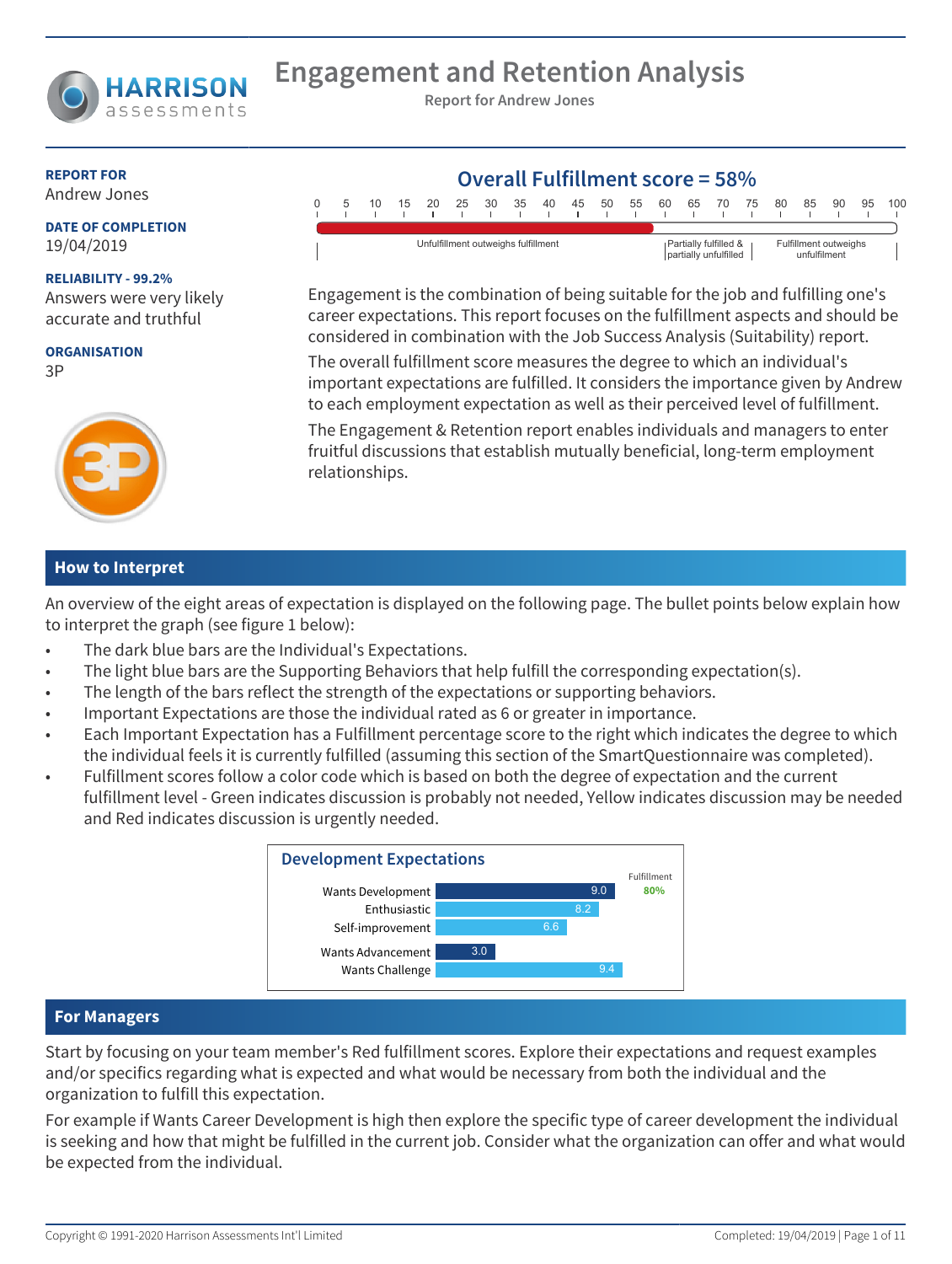

## **For Individuals**

Start by reviewing the Green fulfillment scores to reinforce the areas where your expectations are mostly fulfilled. Then review the Yellow and Red fulfillment scores and identify the specific issues related to what you would like from the organization. Also consider the behaviors or contributions you might need to develop in order to achieve this expectation. Note strong scores on the Supporting Behaviors (light blue bars) are usually needed to fulfill the related expectation.

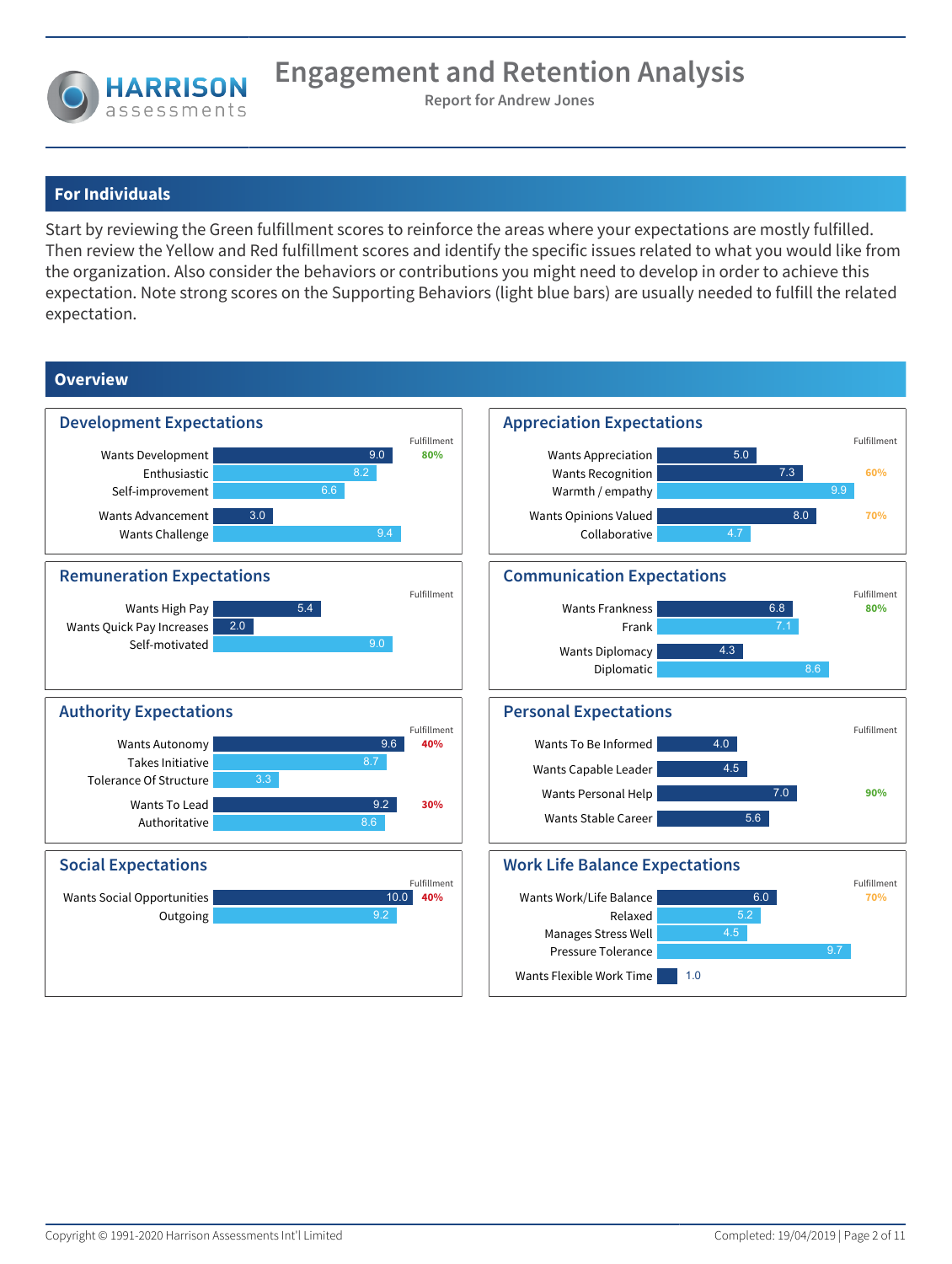

## **Development Expectations**

**This section analyses employee expectations for development opportunities, highlights related organisational behaviour, and provides guidelines for managing career development expectations. This section also shows the person's level of fulfillment for each expectation.**



**Wants Development**: The desire to have work opportunities to learn new skills or increase abilities

**Enthusiastic**: The tendency to be eager and excited toward one's own goals

**Self-improvement**: The tendency to attempt to develop or better oneself

#### **Tendencies for Wants Development**

Andrew considers career development to be very important and thus, it is very important to provide development opportunities. Andrew believes this expectation is reasonably likely to be fulfilled with his/her existing employer. There is little or no gap between the expectation and level of expected fulfillment. Therefore, it is probably not necessary to discuss this topic or create a related plan. Andrew has a strong tendency to be clear about goals. Thus, he will probably have career development goals in mind. Discuss those goals to obtain a clear understanding before suggesting or creating a development plan.

Andrew considers self-improvement to be reasonably important and may be reasonably willing to develop new competencies related to career development.



**Wants Advancement**: The desire to have work opportunities to expand one's career or responsibilities

**Wants Challenge**: The willingness to attempt difficult tasks or goals

#### **Tendencies for Wants Advancement**

Andrew considers career advancement to be unimportant and thus, it is unimportant to provide information about advancement opportunities that are available and what is required to achieve them. Andrew is very willing to pursue difficult challenges related to career advancement. If advancement is considered, he will probably embrace any challenges related to advancement.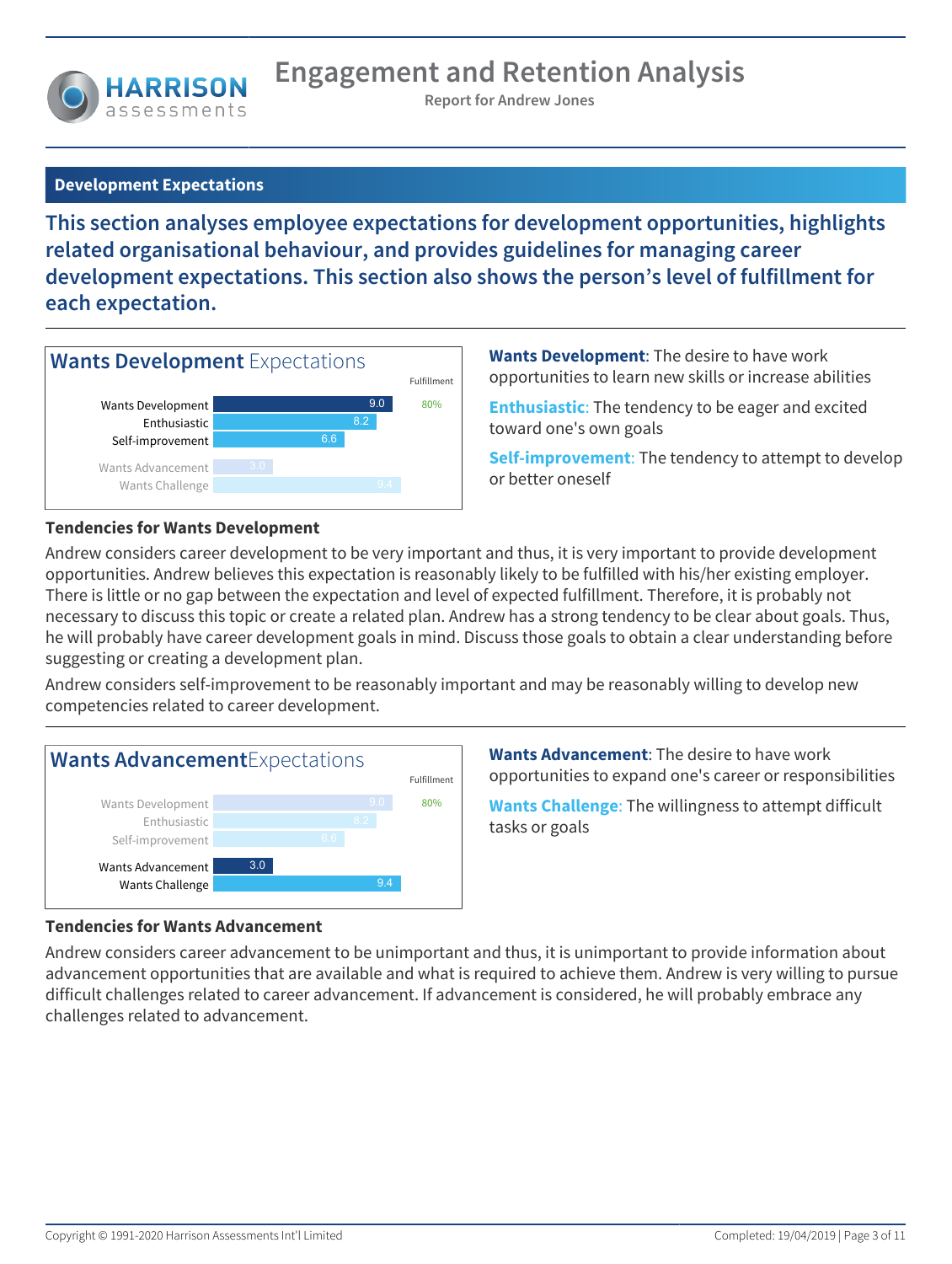

## **Appreciation Expectations**

**This section analyses employee expectations and organisational behaviour related to giving and receiving appreciation and provides guidelines for managing the need for recognition. This section also shows the person's level of fulfillment for each expectation.**



**Wants Appreciation**: The desire to have an employer who expresses appreciation for one's work

**Wants Recognition**: The desire for positive acknowledgement (from others) related to one's abilities and strengths

**Warmth / empathy**: The tendency to express positive feelings and affinity towards others

## **Tendencies for Wants Appreciation**

Andrew considers receiving appreciation to be only moderately important. It is only moderately important for management to communicate sincere appreciation for work contributions.

Andrew considers receiving recognition to be reasonably important. Consequently, it is reasonably important to find ways to provide recognition. This type of recognition should be related to acknowledging his strengths and capabilities. Giving more decision-making authority would be an excellent means of giving recognition. Giving greater autonomy would also be considered as recognition. Andrew believes this expectation is moderately likely to be fulfilled with his/her existing employer. There is little or no gap between the expectation and level of expected fulfillment. Therefore, it is probably not necessary to discuss this topic or create a related plan.

Andrew has an extremely strong tendency to express warmth and empathy. Consequently, it is more likely others will reciprocate with appreciation and recognition.



**Wants Opinions Valued**: The desire to have an employer who listens and gives importance to one's views

**Collaborative**: The tendency to collaborate with others when making decisions

## **Tendencies for Wants Opinions Valued**

Andrew considers it to be important for others to consider and value his opinions. Therefore, it is important that management listens to, acknowledges, and encourages his opinions. Andrew believes this expectation is possible to be fulfilled with his/her existing employer. There is little or no gap between the expectation and level of expected fulfillment. Therefore, it is probably not necessary to discuss this topic or create a related plan. Andrew has only a moderate tendency to be collaborative with regards to making decisions. This could hinder others from being more receptive and encouraging to his opinions.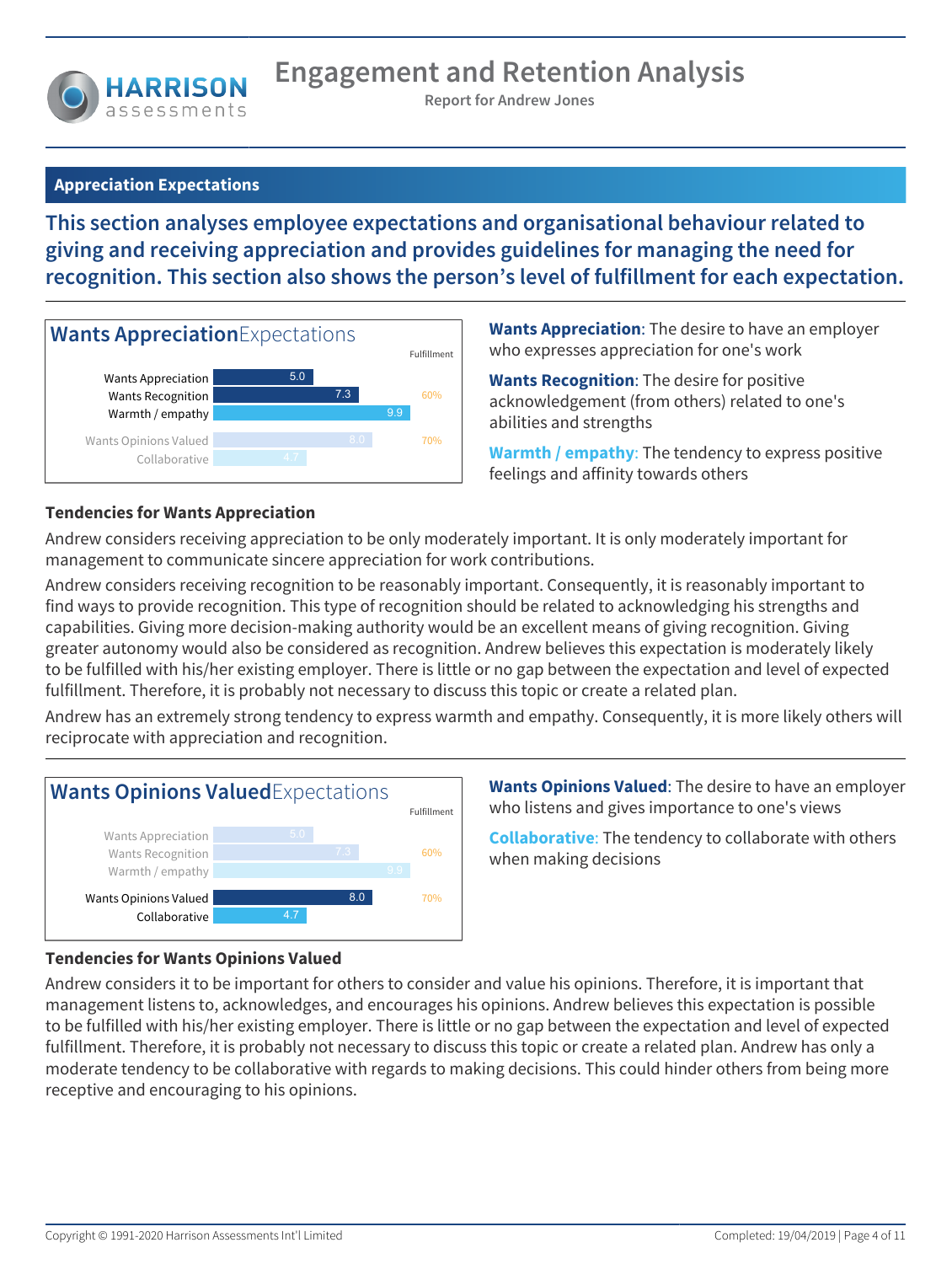

## **Remuneration Expectations**

**This section analyses employee expectations related to remuneration. The scores related to Wants High Pay and Wants Quick Pay Increases are compared to Andrew's level of selfmotivation. Wants High Pay indicates the importance given to earning high pay levels, while Wants Quick Pay Increases indicates how quickly it is desired. This section also shows the person's level of fulfillment for each expectation.**



**Wants High Pay**: The desire to earn greater remuneration

**Wants Quick Pay Increases**: The desire to have an employer who offers relatively frequent pay increases

**Self-motivated**: The drive to achieve including taking initiative, wanting challenge, and being enthusiastic about goals

## **Tendencies for Wants High Pay**

Andrew considers earning higher pay levels to be only moderately important and thus, it is only moderately important to carefully explain how higher pay can be achieved.

Andrew considers quick pay increases to be very unimportant. Consequently, Andrew is probably not going to be too impatient about achieving higher pay.

Andrew has a very strong tendency to be self-motivated independent of consideration about remuneration.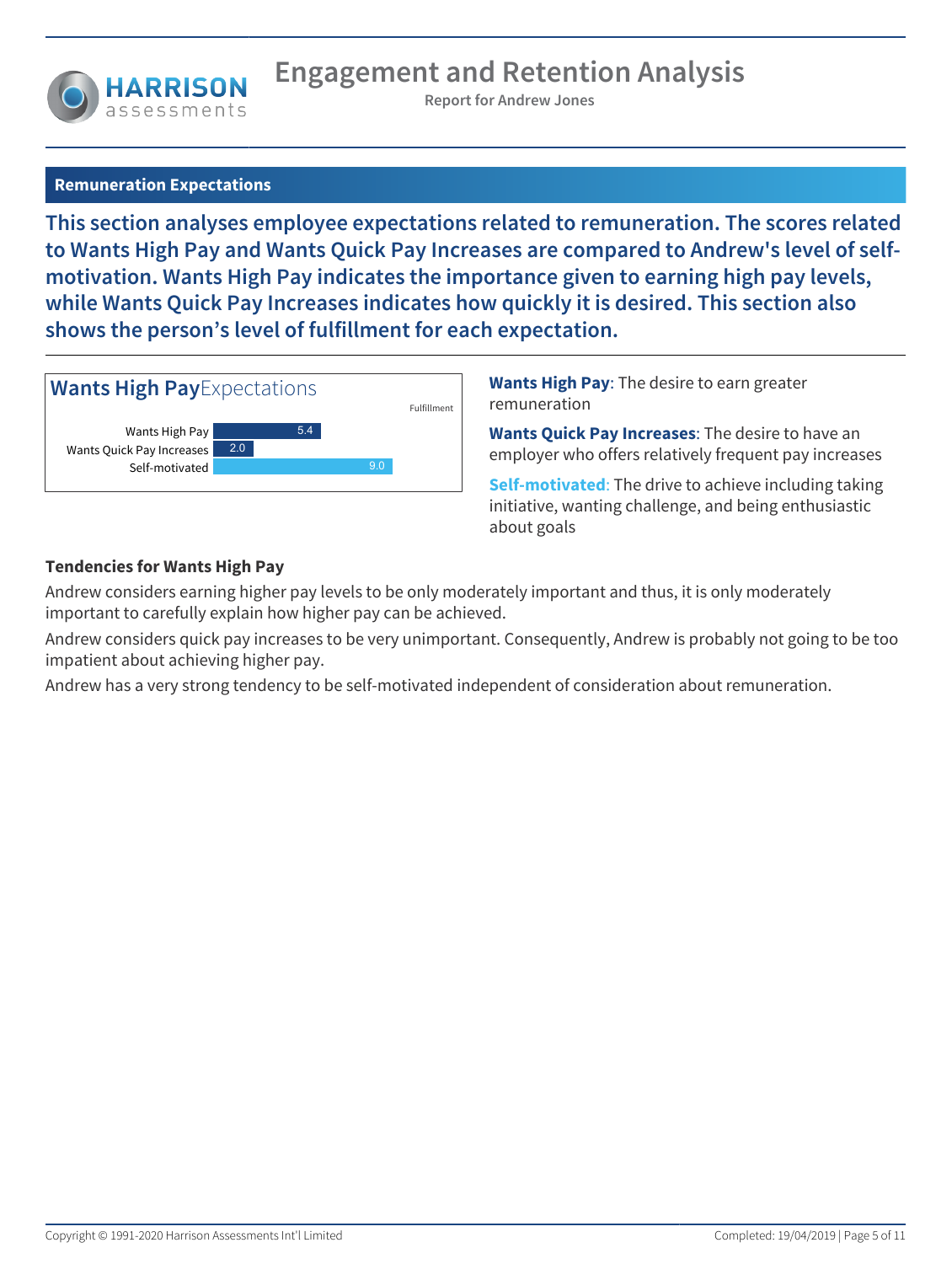

## **Communication Expectations**

**This section analyses communication expectations related to frankness and diplomacy. The scores on Wants Frankness, Wants Diplomacy, Frank and Diplomatic are compared to each other in a variety of ways to better understand expectations and behaviours related to communication. This section also shows the person's level of fulfillment for each expectation.**



**Wants Frankness**: The desire for others to be direct, straightforward, and to the point

**Frank**: The tendency to be straightforward, direct, to the point, and forthright

#### **Tendencies for Wants Frankness**

Andrew has a reasonable desire for others to communicate in a frank and straightforward manner, including when giving feedback. Andrew believes this expectation is reasonably likely to be fulfilled with his/her existing employer. There is little or no gap between the expectation and level of expected fulfillment. Therefore, it is probably not necessary to discuss this topic or create a related plan. Andrew has a reasonable tendency to be frank when communicating. Consequently, management needs to ensure performance feedback is given in a direct and clear manner.



**Wants Diplomacy**: The desire for others to be tactful **Diplomatic**: The tendency to state things in a tactful manner

## **Tendencies for Wants Diplomacy**

Andrew has little desire for others to be diplomatic during discussions and when giving feedback. Andrew has a very strong tendency to be diplomatic when communicating.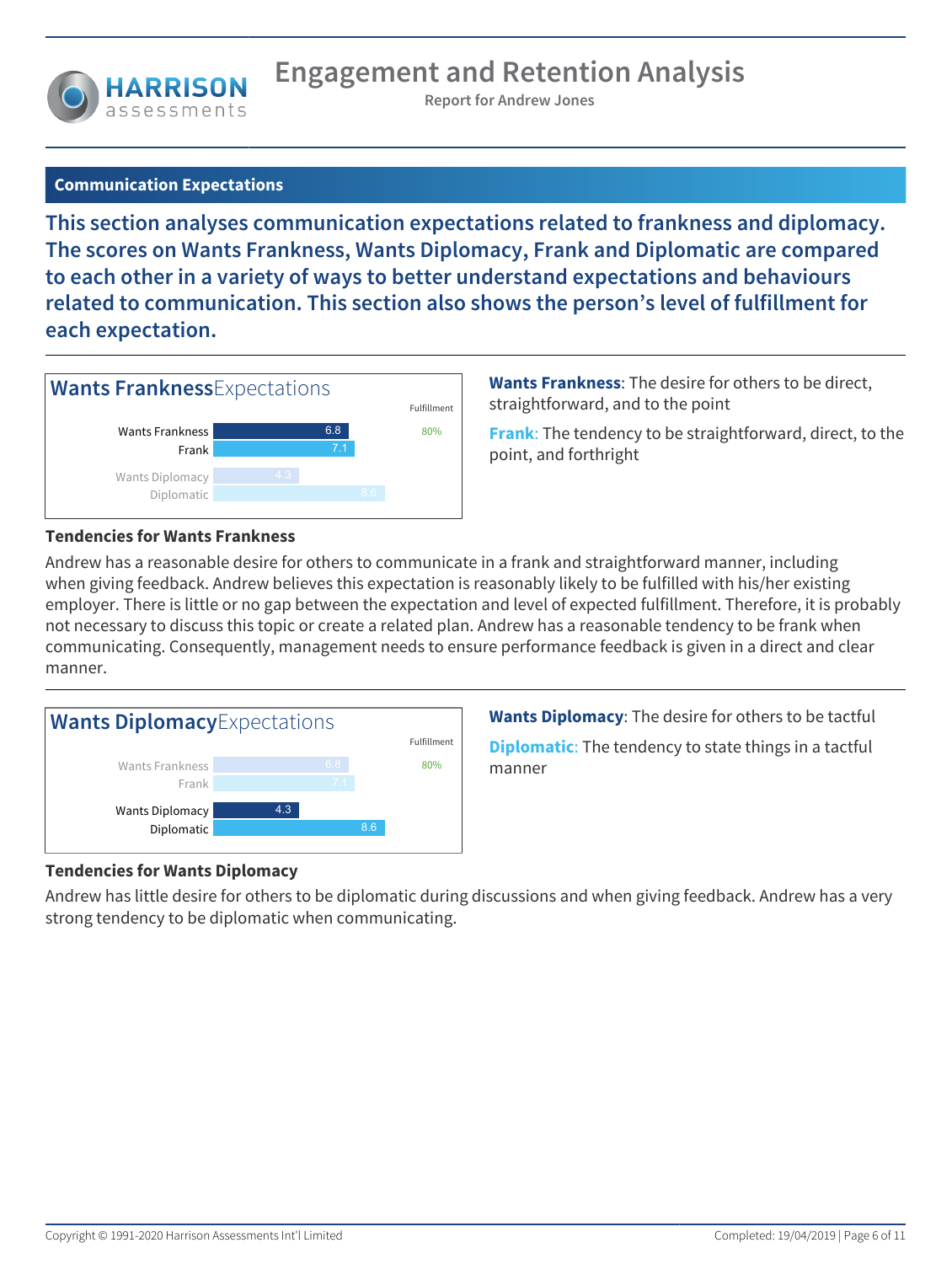## **Authority Expectations**

**This section analyses issues related to authority including the relationship between the desire for autonomy and the level of initiative, the relationship between the desire to lead and the willingness to make decisions, and how one responds to structure. This section also shows the person's level of fulfillment for each expectation.**



**Wants Autonomy**: The desire to have freedom or independence from authority

**Takes Initiative**: The tendency to perceive what is necessary to be accomplished and to proceed on one's own

**Tolerance Of Structure**: The tolerance of following rules, schedules, and procedures created by someone else

## **Tendencies for Wants Autonomy**

Andrew has an extremely strong desire to work autonomously. It is important to consider this desire related to the amount of autonomy required or given related to the job. It is also important to consider the tendency to take initiative related to the desire for autonomy. Andrew believes this expectation is reasonably unlikely to be fulfilled with his/her existing employer. There is a large gap between the expectation and level of expected fulfillment. It is important to discuss this topic and if possible create a plan for resolution.

Andrew has a very strong tendency to take initiative and thus, the initiative is sufficient for the amount of autonomy desired. He will have greater motivation if given opportunities to take initiative. Assuming Andrew has the necessary experience and skills, give opportunities for initiative wherever possible and carefully explain the initiative that can and cannot be taken.

Andrew tends to be very hesitant to accept a great deal of structure placed on him by the organisation. Fortunately, his level of initiative is probably sufficient to self-manage without structure.



**Wants To Lead**: The desire to be in a position to direct or guide others

**Authoritative**: The desire for decision-making authority and the willingness to accept decision-making responsibility

## **Tendencies for Wants To Lead**

Andrew has a very strong desire to take a leadership role. Andrew believes this expectation is unlikely to be fulfilled with his/her existing employer. There is a large gap between the expectation and level of expected fulfillment. It is important to discuss this topic and if possible create a plan for resolution. Andrew tends to be very willing to accept decision-making authority. Management needs to delegate decision-making opportunities to him whenever warranted.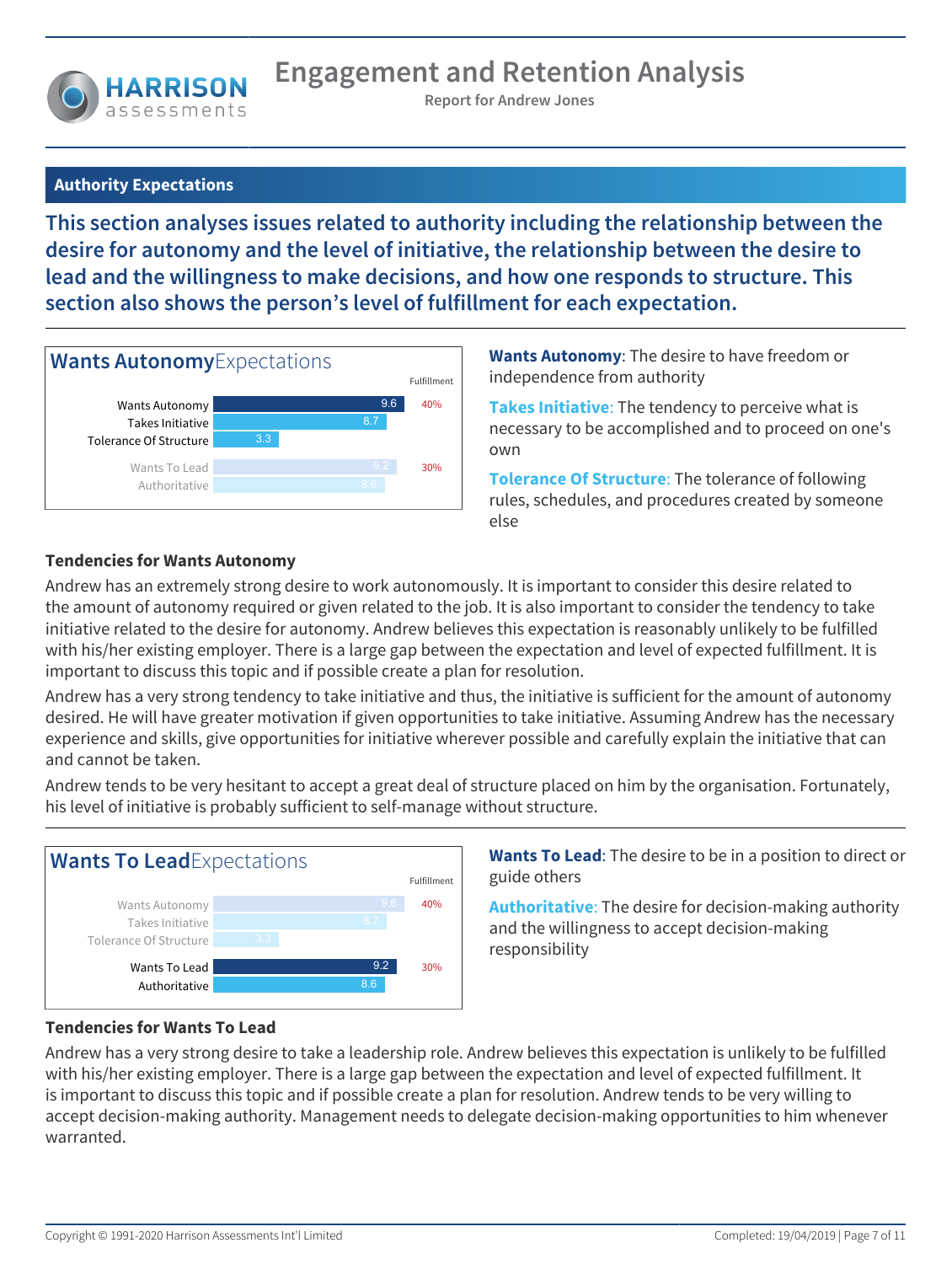## **Personal Expectations**

**This section analyses various issues related to personal expectations including the desire to be informed, the importance of working for a leader perceived to be capable, the desire for personal help from an employer, and the importance given to having a stable job. It includes guidelines on how to manage strong expectations in those areas. This section also shows the person's level of fulfillment for each expectation.**

| <b>Wants To Be Informed Expectations</b> | Fulfillment      |     |  |
|------------------------------------------|------------------|-----|--|
| Wants To Be Informed                     | 4.0              |     |  |
| Wants Capable Leader                     | $4.\overline{5}$ |     |  |
| Wants Personal Help                      | 7.0              | 90% |  |
| Wants Stable Career                      | 5.6              |     |  |

**Wants To Be Informed**: The desire to have an employer who freely shares information related to one's work or job

## **Tendencies for Wants To Be Informed**

Andrew has little desire to be informed related to company information.



**Wants Capable Leader**: The desire to have a leader one perceives to be capable

## **Tendencies for Wants Capable Leader**

Working for a capable leader is only moderately important to him.



**Wants Personal Help**: The desire to receive some form of employer support related to one's personal difficulties

## **Tendencies for Wants Personal Help**

Andrew considers receiving personal help from the employer to be reasonably important. It is important to find out the type of personal help Andrew wants and take the necessary actions wherever feasible. Andrew believes this expectation is very likely to be fulfilled with his/her existing employer. There is little or no gap between the expectation and level of expected fulfillment. Therefore, it is probably not necessary to discuss this topic or create a related plan.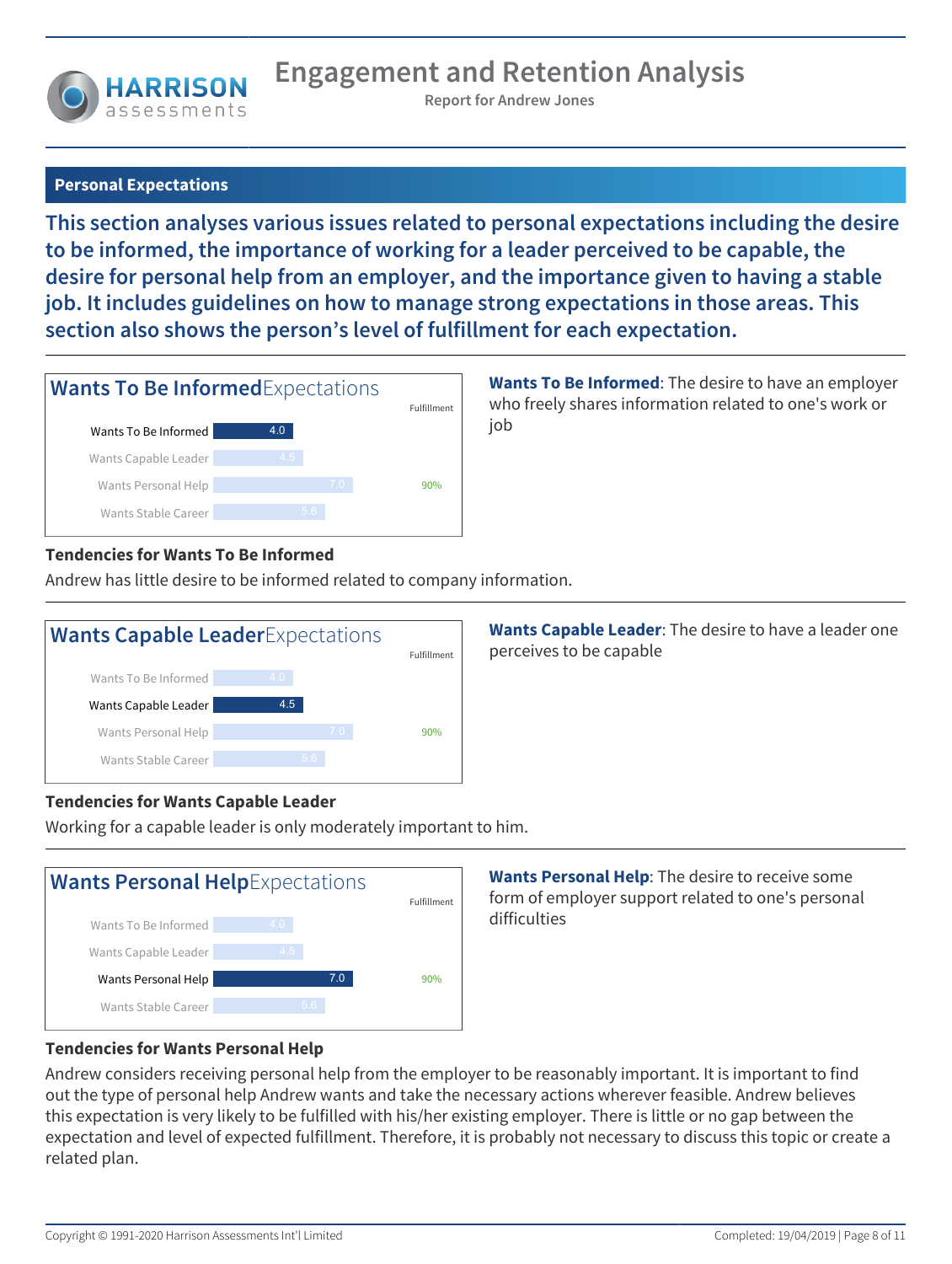



**Wants Stable Career**: The desire for long-term or permanent employment

## **Tendencies for Wants Stable Career**

Andrew considers having a stable career to be moderately important. Andrew believes this expectation is reasonably likely to be fulfilled with his/her existing employer. There is little or no gap between the expectation and level of expected fulfillment. Therefore, it is probably not necessary to discuss this topic or create a related plan.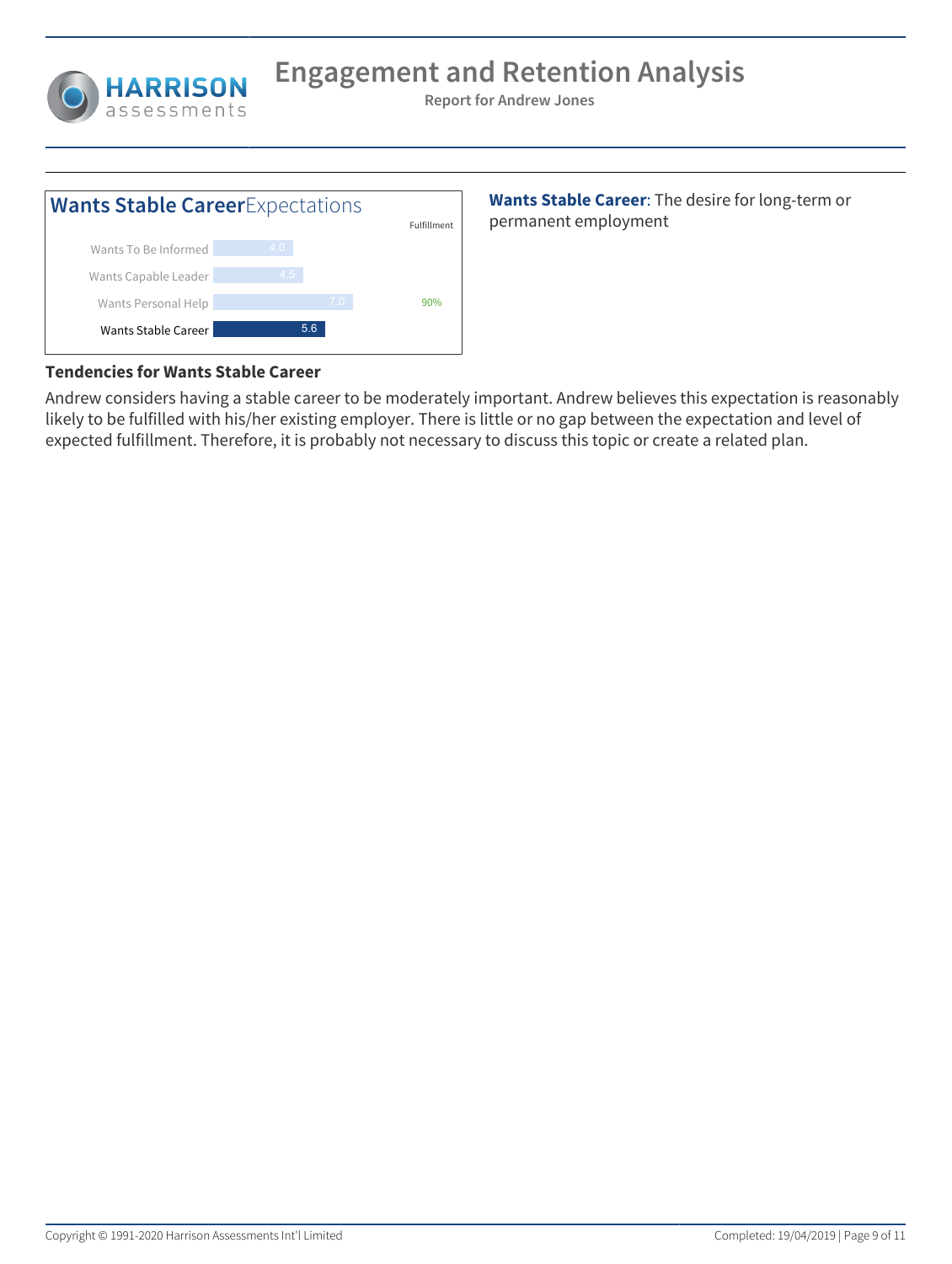

## **Social Expectations**

**This section analyses the desire for social opportunities at work in relationship to introversion and extroversion. It includes guidelines for managing strong social expectations. This section also shows the person's level of fulfillment for each expectation.**



**Wants Social Opportunities**: The desire to have a workplace that enables one to meet and interact with others

**Outgoing**: The tendency to be socially extroverted and the enjoyment of meeting new people

## **Tendencies for Wants Social Opportunities**

Andrew has an extremely strong desire to have social opportunities related to work. Consider ways the company could facilitate social interaction. Andrew believes this expectation is reasonably unlikely to be fulfilled with his/her existing employer. There is a large gap between the expectation and level of expected fulfillment. It is important to discuss this topic and if possible create a plan for resolution.

Andrew has a very strong tendency to be outgoing. Since Andrew tends to be outgoing, you probably only need to organise some employee social events to help fulfill this desire.